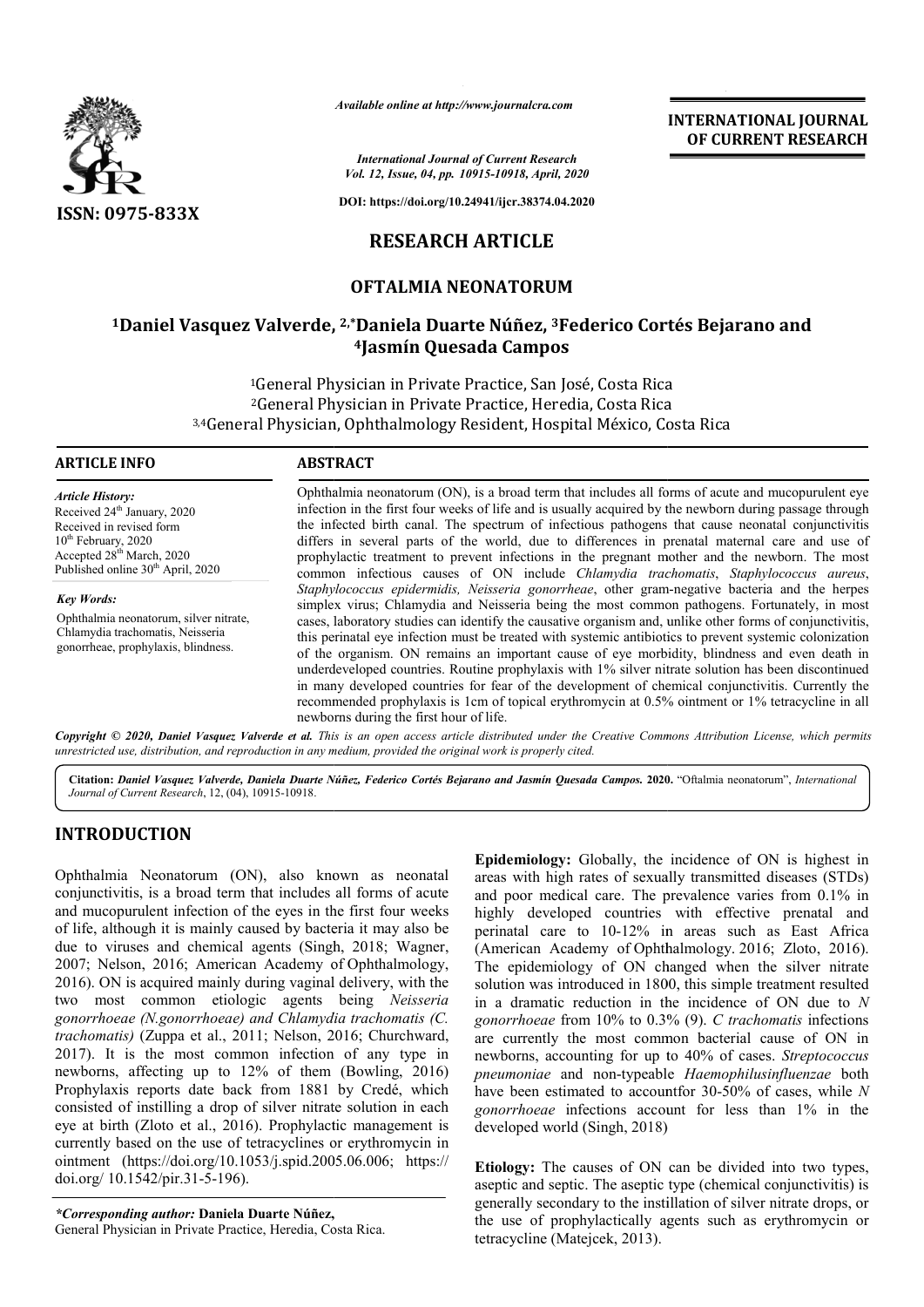The incidence of ON due to *C trachomatis* in the United States is 8.2 / 1,000 live births, compared to ON cause by *N gonorrhoeae* which has an incidence of 0.3 / 1,000 live births. (Nelson, 2016) Among babies born to a mother with active untreated infection of C trachomatis and N gonorrhoeae, 30 to 50% will develop clinical ON, without the use of prophylaxis (Wagner, 2008; Hammerschlag, 2011; Mallika, 2008)

**Table 1. Causes of ophthalmia neonatorum**

| Chemical         | - Silver nitrate                          |
|------------------|-------------------------------------------|
|                  | - Tetracycline                            |
|                  | - Erythromycin                            |
| Bacterial        | <sup>-</sup> C trachomatis                |
|                  | - Neisseria gonorrhoeae                   |
|                  | - Haemophilus species                     |
|                  | - Streptococcus pneumoniae                |
|                  | - Staphylococcus aureus                   |
|                  | - Staphylococcus epidermidis              |
|                  | - Streptococcus viridans                  |
|                  | - Escherichia coli                        |
|                  | - Pseudomonas aeruginosa                  |
|                  | <sup>-</sup> Others                       |
| Viral            | - Adenovirus                              |
|                  | - Herpes simplex virus                    |
| Source: Mateicek | $\&$ Goldman<br>$RD(2013)$ Treatment<br>Δ |

Source: Matejcek, A., & Goldman, RD (2013). Treatment and prevention of ophthalmia neonatorum. Canadian family physician Medecin de famillecanadien, 59 (11), 1187–1190 .

**Table 2. Etiology and evolution time**

| Diagnosis by time of appearance  | Appearance time       |
|----------------------------------|-----------------------|
| Chemical irritation              | First days            |
| Gonococcal                       | First week            |
| Staphylococci and other bacteria | End of the first week |
| <b>HSV</b>                       | 12 weeks              |
| Chlamydia                        | $1 - 3$ weeks         |

**Clinical features:** Regardless of the cause, ON is characterized by chemosis of the conjunctiva, eyelid edema, and discharge that may be purulent. Therefore, any newborn who develops signs of ON requires rapid and comprehensive systemic and ocular assessment to determine the causative agent and appropriate management (https://doi.org/ 10.1128/ mBio.00534-17)

- Chemical conjunctivitis: refers to a slight, self-limited irritation and redness of the conjunctiva that occurs in the first 24 hours after silver nitrateinstillation. This condition improves spontaneously on the second day of life (Nelson, 2016; American Academy of Ophthalmology, 2016)
- Bacterial conjunctivitis: Any conjunctivitis that appears after 48 hours of life must be evaluated for a possible infectious cause (Nelson, 2016)

**Gonococcal ON:** The usual incubation period for *N gonorrhoeae* is two to five days. Gonococcal conjunctivitis begins with mild inflammation and bilateral serosanguineous discharge, and within the first 24 hours after initial symptoms the discharge becomes thick and purulent, with possible formation of pseudomembranes to eyelid eversion. Tense eyelid edema occurs with marked chemosis (Nelson, 2016; Woods, 2005; Richards, 2010; Perry, 2018) Gonococcal infection may be present at birth or delayed beyond five days of life due to partial suppression caused by ocular prophylaxis (Nelson, 2016).

*Chlamydia tracomatis* **ON:** *C tracomatis* infections are the most common cause of bacterial conjunctivitis in neonates. (Singh, 2018) The onset of conjunctivitis generally occurs around the first week of life, with an incubation period of 5 to 14 days; although the onset may be earlier, especially in cases with premature rupture of membranes. Ocular infection is characterized by minimal to moderate discharge, mild eyelid inflammation, and hyperemia with a papillary reaction in the conjunctiva. The inflammatory process mainly involves the tarsal conjunctiva and the corneas are rarely affected. Severe cases can be accompanied by a more abundant discharge and the formation of pseudomembranes (Nelson, 2016; Woods, 2005; Richards, 2010; Perry, 2018) The infant with *C trachomatis* ON may develop infection at more than one site including the nasopharynx, rectum, and vagina. (Hammerschlag, 2011)

**Viral conjunctivitis:** It is most commonly caused by adenovirus and herpes simplex virus (HSV). They are generally characterized by watery discharge, with often unilateral affection and associated with periauricular nodes. Follicular changes (lymphocyte aggregates) are often found in the palpebral conjunctiva. Up to 50% of viral conjunctivitis cases present with lymphadenopathy. Infants with ON due to adenovirus may present with petechial hemorrhage or occasionally large subconjunctival hemorrhages (Nelson, 2016; Matejcek, 2013). Infection with HSV is usually secondary to HSV-2, generally occurring later than the infection caused by *N gonorrhoeae* or *C trachomatis* which frequently presents in the second week of life. (American Academy of Ophthalmology, 2016) Neonates with generalized herpetic infection usually present with keratoconjunctivitis. Vesicles around the eye and corneal disease are also common. (Mallika, 2008)

**Clinical complications:** ON has a risk of up to 16% corneal scarring and blindness if not treated properly (Perry) In gonococcal ON, if adequate treatment is delayed, the infection may spread into the deeper layers of the conjunctiva and cornea. Complications include: corneal perforation and ulceration, iridocyclitis, anterior synechiae, and rarely panophthalmitis (Nelson, 2016)

**Diagnosis:** ON diagnosis is essentially clinical, by observing signs and symptoms. Clinical differentiation between several types of neonatal conjunctivitis can be difficult. Therefore, laboratory diagnosis takes importance to establish the correct diagnosis and initiate the best treatment (Yip, 2008) Conjunctivitis that appears after 48 hours should be evaluated for a possible infectiousetiology. A Gram stain of the purulent discharge should be performed and the material should be cultured in cases of suspected gonococcal infection. If a viral etiology is suspected, a swab with the appropriatetissue culture technique should be sent for adequate virus isolation. In Chlamydia conjunctivitis, the diagnosis is made by examining the Giemsa-stained epithelial cells scraped from the tarsal conjunctivae to visualize the peculiar intracytoplasmic inclusions (Nelson, 2016). PCR assays may have higher sensitivity and similar specificity in diagnosing neonatal Chlamydia conjunctivitis compared to conventional methods (Yip, 2008)

**Prophylaxis:** Currently, the identification of maternal gonococcal infection and its adequate treatment, have become amainstay of prenatal care (Nelson, 2016) Until the eighties;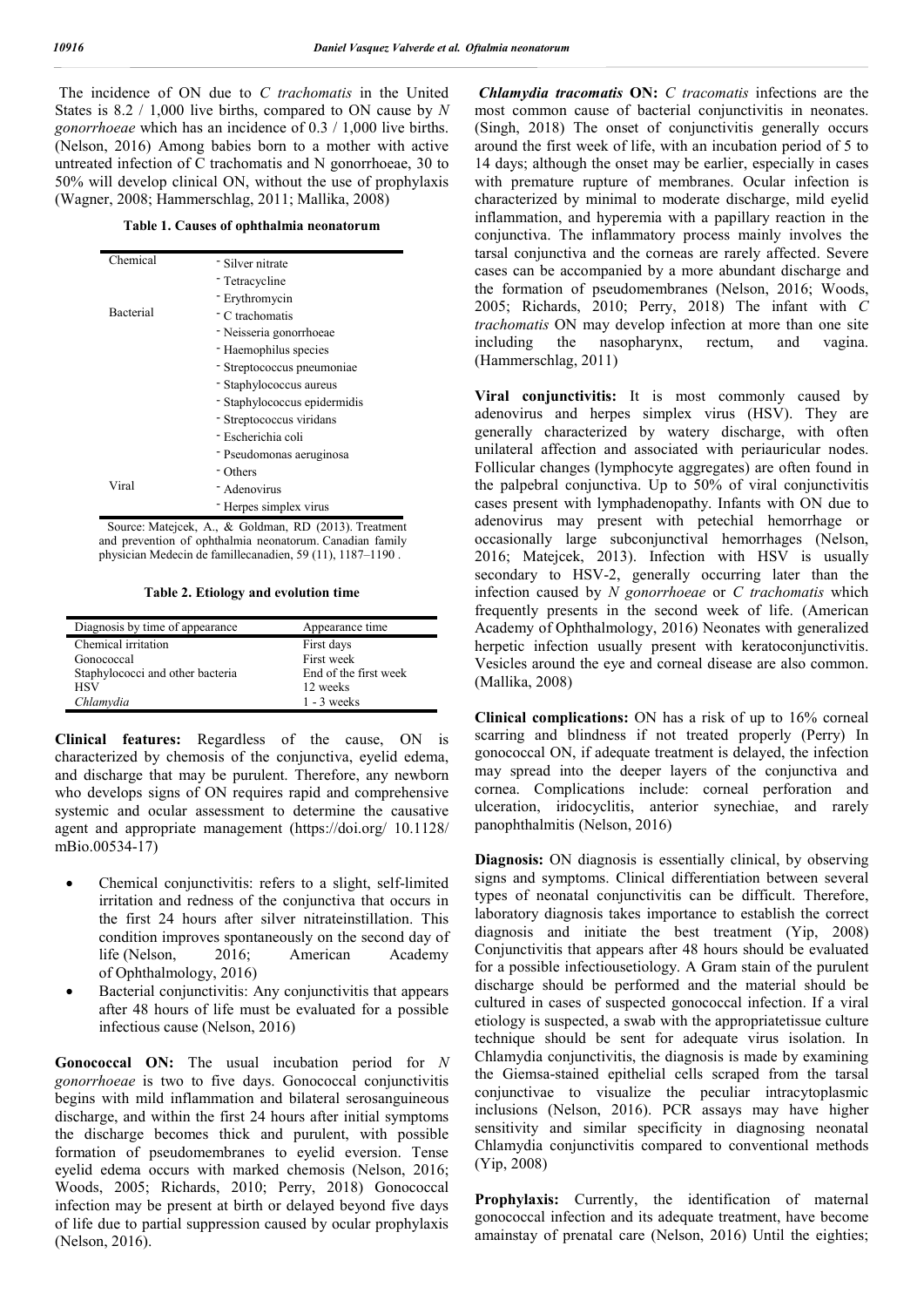silver nitrate was the recommended prophylaxis for ON, however, it has fallen into disuse due to the high incidence of causing chemical conjunctivitis; It also doesn't shown to be effective against *C trachomatis* and therefore has been supplanted by both erythromycin and tetracycline, which acts against *N gonorrhoeae* and *C trachomatis* (Zuppa, 2011; American Academy of Ophthalmology, 2016). The prophylactic dose of 1 cm of topical erythromycin at 0.5% ointment or 1% tetracycline, placed in the lower conjunctival sac is recommended in all newborns during the first hour of life (Matejcek, 2013). A clinical trial of ON in Kenya showed that a 2.5% povidone-iodine solution was more effective and less toxic than erythromycin or silver nitrate ointment. Povidone-iodine is particularly useful in developing countries due to its low cost and easy application (American Academy of Ophthalmology. 2016; Grzybowski, 2018).

**Treatment:** The management of ON will be conditioned by the result of the microbiological tests and the systemic state of the newborn at the time of diagnosis. Conjunctivitis caused by *N gonorrhoeae* and *C trachomatis* requires the administration of systemic and topical antibiotics. Regardlessofconjunctivitis etiology, if conjunctival secretion is present, frequent irrigation with saline solutionwill be recommended (Palafox, 2011)

- Chemical conjunctivitis: does not require treatment, artificial tears can alleviate the symptoms (Grzybowski, 2018)
- *C trachomatis* conjunctivitis: the classic treatment is erythromycin orally (PO) at 50mg / kg / day in four doses for 14 days, but the risk of hypertrophic pyloric stenosis has been described in infants younger than 6 weeks. There are other macrolides that could be used, such as: azithromycin PO in  $20mg / kg / day$  in one dose for 3 days, or clarithromycin PO in 15mg / kg / day in two doses for 14 days (Grzybowski, 2018 Muthiah, 2017)
- *N gonorrhoeae* conjunctivitis: Gonococcal conjunctivitis the can be treated with ceftriaxone dose of 50mg / kg / day by intramuscular (IM) or intravenous (IV) in a single dose or up to 125mg / kg. (Palafox, 2011) Alternatively, cefotaxime could be used at a dose of 100mg / kg / day by IV, or every 12 hours when IM is administered for 7 days, or 100mg / kg in a single dose. It is important to emphasize that treatment should be extended if sepsis or involvement of other extraocular sites (meningitis, arthritis). (Nelson, 2016; Moore, 2015)
- HSV type 1 and 2 conjunctivitis: Systemic treatment with acyclovir IV  $60mg / kg / day$  should be started in three doses for 14-21 days. If there is a corneal affection, topical treatment with acyclovir ointment will be added 5 times a day for three days. (Richards, 2010; Grzybowski, 2018) The application of topical acyclovir at 3% in ointment or Ganciclovir at 0.15% ointment four times daily for 10 days is also suggested (Muthiah, 2017)
- Conjunctivitis due to other bacteria:

Gram positive bacteria: erythromycin eye ointment three times a day for 7 days. (16) Gram negative bacteria: Tobramycin eye ointment three times a day for 7 days (Grzybowski, 2018)

#### **Conclusion**

*C trachomatis* infection is a relatively frequent cause of ON in our setting. It may associate ocular and systemic disease if is not properly treated. Therefore, in an ON scenario, health care providers must be aware of diagnosis importance, topical prophylaxis in all neonates, to request a series of etiological diagnostic tests and evaluate topical and/or systemic treatment depending on the microbiological test results. It has to be emphasized that primary health care workers, OB/GYN specialists, neonatologists, ophthalmologists, and other medical personnel should be educated and sensitized of the global impact of this disease. ON is one of the main causes of preventable blindness in childhood and with efforts at all levels, this can be eradicated.

**Conflict of interest:** The authors declare that there is no conflict of interest.

#### **Glossary of Abbreviations**

**C. trachomatis:** Clamidia trachomatis **HSV:** Herpes Simplex Virus **IM:** Intramuscular **IV:** Intravenous **N. gonorrhoeae:** Neisseria gonorrhoeae **OB/GYN:** Obstetrics and gynaecology **ON:** Ophthalmia neonatorum **PCR:** Polymerase chain reaction **PO:** Orally **STDs:** Sexually Transmitted Diseases

### **REFERENCIES**

.

- Singh G, Galvis A, Das S. 2018. Case 1: Eye Discharge in a 10-day-old Neonate Born by Cesarean Delivery. Pediatr Rev. 39 (4): 210-210. https://doi.org/10.1542/pir.2016- 0090.
- Wagner R, Aquino M. 2008. Pediatric Ocular Inflammation. Immunol Allergy Clin North Am., 28 (1): 169-188. https: // doi.org/10.1016/j.iac.2007.12.003.
- Zuppa A, D'Andrea V, Catenazzi P, Scorrano A, Romagnoli C. Ophthalmia neonatorum: what kind of prophylaxis? J Matern Fetal Neonatal Med. 2011; 24 (6): 769-773. https://doi.org/10.3109/14767058.2010.531326
- Nelson W, Kliegman R, St Geme J et al. Nelson textbook of pediatrics. 20th ed. St Louis, MO: Elsevier; 2016.
- Bowling B, Kanski. Clinical Ophthalmology. 8th ed. Barcelona: Elsevier; 2016.
- American Academy of Ophthalmology. 2016 . 2016-2017 BCSC: Basic and Clinical Science Course, Pediatric Ophthalmology and Strabismus. San Francisco, CA: American Academy of Ophthalmology
- Churchward CP, Alany, RG, Kirk RS, Walker, AJ, Snyder LAS. Prevention of Ophthalmia Neonatorum Caused by Neisseria gonorrhoeae Using a Fatty Acid-Based Formulation. mBio. 2017; 8 (4). https://doi.org/10.1128/mBio.00534-17 .
- Zloto O, Gharaibeh A, Mezer E, Stankovic B, Isenberg S, Wygnanski-Jaffe T. Ophthalmia neonatorum treatment and prophylaxis: IPOSC global study. Graefes Arch Clin Exp Ophthalmol. 2016; 254 (3): 577-582. https://doi.org/10.1007/s00417-016-3274-5 .
- Woods C. Gonococcal Infections in Neonates and Young Children. SeminPediatr Infect Dis. 2005; 16 (4): 258-70. https://doi.org/10.1053/j.spid.2005.06.006.
- Richards A, Guzman-Cottrill J. Conjunctivitis. Pediatr Rev. 2010; 31 (5): 196-208. https://doi.org/10.1542/pir.31-5-196